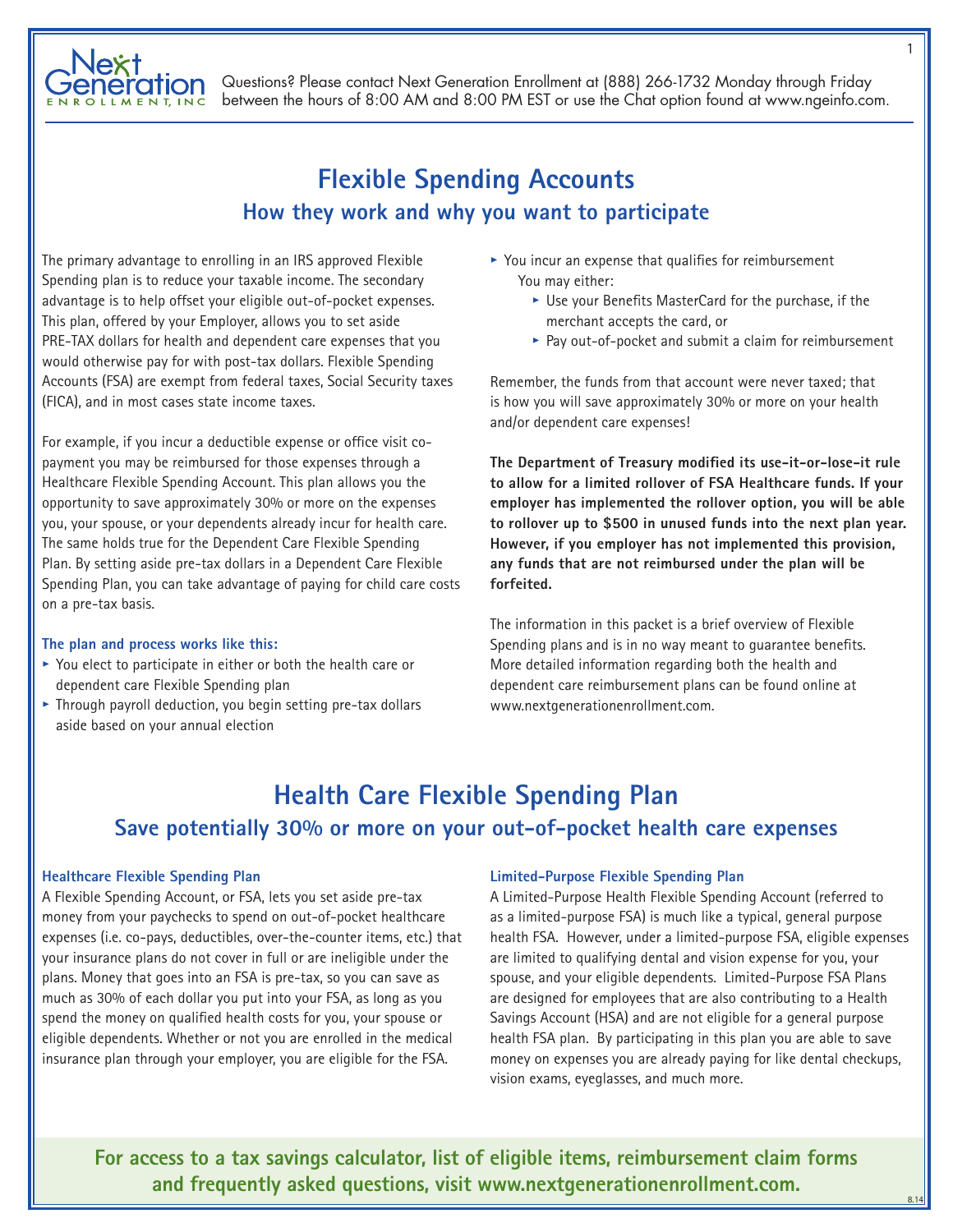

## **Eligible Medical Care Expenses**

**Healthcare Flexible Spending Plan.** Medical and dental expenses that qualify as expenses for medical care under IRS rules generally qualify as Eligible Expenses for reimbursement under the Plan. Those may take the form of co-pays, deductibles, and medical expenses not covered by other insurance. Often expenses that qualify for deductions under IRS rules are Eligible Expenses, but in some instances expenses that are deductible will not be reimbursable and expenses that are not deductible will be reimbursable. Some specific examples are identified below. The following is not an exhaustive list and there are other expenses that are eligible if they satisfy the IRS rules.

**Limited Scope Healthcare Flexible Spending Plan.** Only a limited number of the following expenses are Eligible Expenses for reimbursement under the Limited Scope ME Plan. In some cases, the expenses must be for dental, vision, or preventive care. Dental care expenses are listed under the "Dental & Orthodontic Care" section. Vision care expenses are listed under the "Vision Care" section. Expenses for preventive care may be found in any of the following sections, but they must satisfy the definition of "preventive care."

**"Preventive care"** includes periodic health examinations (e.g., annual physicals, routine prenatal and well-child care), immunizations, tobacco cessation and obesity weight-loss programs, and screening services that are not for the treatment of an existing illness, injury, or condition. Preventive care also includes treatment of a related condition during the preventive care service or screening. Preventive Care also includes preventive drugs/ medications (e.g. drugs/medications taken by a person who has developed risk factors for a disease that has not yet manifested itself or taken to prevent the reoccurrence of a disease).

## **Listing of Allowable and Disallowable Expenses**

## **Dental & Orthodontic Care**

*Allowable expenses:*

- **•** Dental treatment
- **•** Artificial teeth/dentures
- **•** Braces, orthodontic devices

## **Therapy Treatments**

*Allowable expenses:*

- **•** X-ray treatments
- **•** Treatment for alcoholism or drug dependency
- **•** Legal sterilization
- **•** Acupuncture
- **•** Vaccinations
- **•** Hair transplant
- **•** Physical therapy (as a medical treatment)
- **•** Fee to use swimming pool for exercises prescribed by physician to alleviate specific medical condition such as rheumatoid arthritis
- **•** Speech therapy
- **•** Smoking cessation programs and prescribed drugs to alleviate nicotine withdrawal

*Expenses specifically disallowed by the IRS or courts:*

- **•** Teeth whitening
- **•** Toothbrushes and toothpaste, even if special type is recommended by dentist

*Expenses specifically disallowed by the IRS or courts:*

- **•** Physical treatments unrelated to a specific health problem (e.g., massage for general well being)
- **•** Any illegal treatment
- **•** Cosmetic surgery
- **•** Treatment for baldness (unless it is for a specific medical condition and not for cosmetic purposes)
- **•** Electrolysis (unless it is for a specific medical condition and not for cosmetic purposes)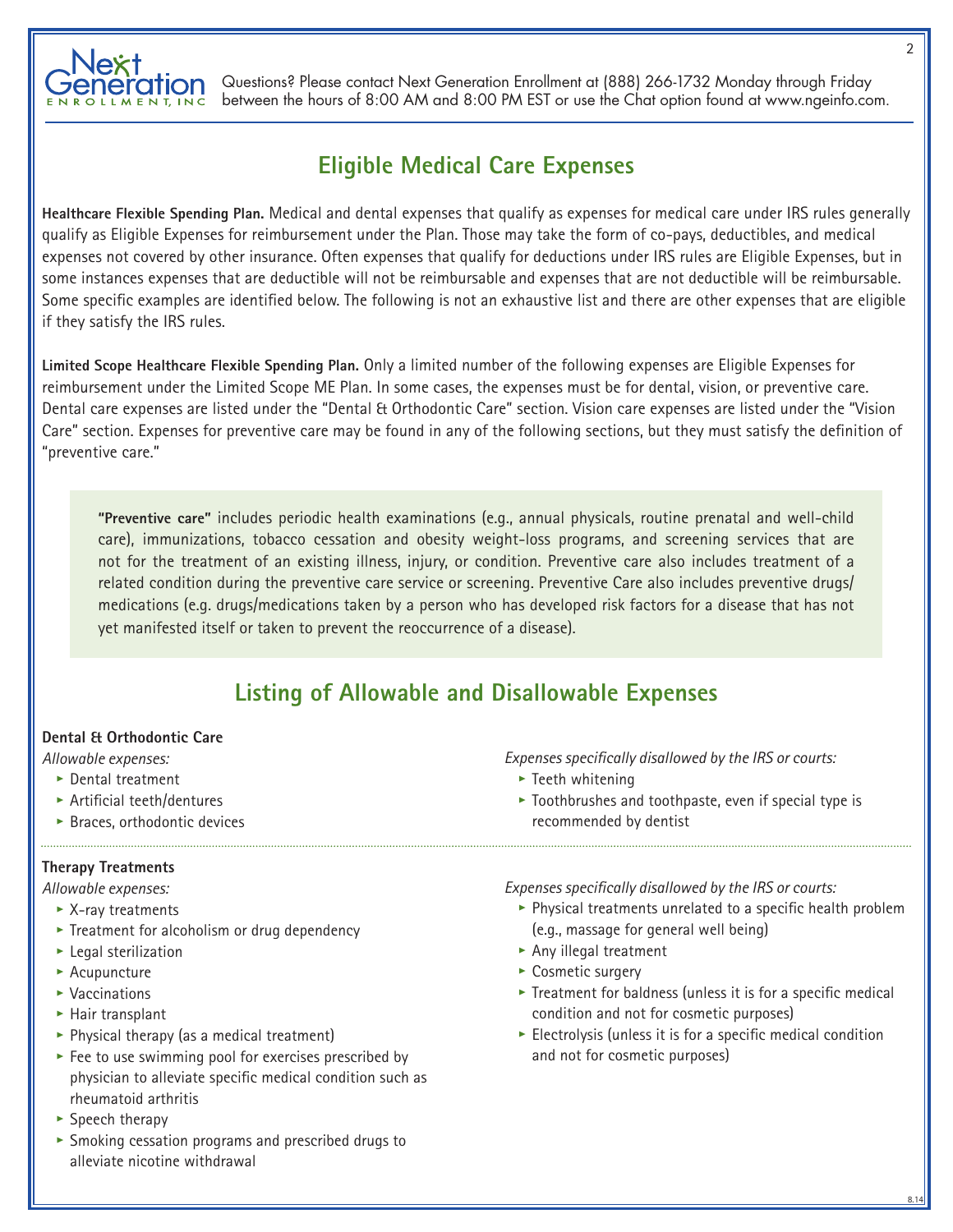

## **Listing of Allowable and Disallowable Expenses CONTINUED**

## **Fees/Services**

*Allowable expenses:*

- **•** Physician's fees and hospital services
- **•** Nursing services for care of a specific medical ailment
- **•** Cost of a nurse's room and board if paid by the taxpayer where nurse's services qualify
- **•** Social Security tax paid with respect to wages of a nurse where nurse's services qualify
- **•** Services of chiropractors
- **•** Christian Science practitioner fees
- **•** Diagnostic tests

## **Hearing Expenses**

#### *Allowable expenses:*

- **•** Hearing aids and hearing aid battery
- **•** Hearing aid repair
- **•** Special telephone equipment

## **Medicine and Drugs**

*Allowable expenses:*

- **•** Medicine and drugs that require a prescription
- **•** Insulin
- **•** Prescribed over the counter medicine and drugs when used to alleviate or treat personal injuries or sickness (including antacids, antihistamines, aspirin/pain relievers, cold medicines, acne medicine, etc.)

## **Medical Equipment**

*Allowable expenses:*

- **•** Blood Sugar test kits
- **•** Wheelchair or autoette (cost of operating/maintaining)
- **•** Crutches (purchased or rented)
- **•** Special mattress & plywood boards prescribed to alleviate arthritis
- **•** Oxygen equipment and oxygen used to relieve breathing problems that result from a medical condition
- **•** Artificial limbs
- **•** Support hose (if medical necessary)
- **•** Wigs (where necessary to mental health of individual who loses hair because of disease)
- **•** Excess cost of orthopedic shoes over cost of ordinary shoes
- **•** Breast pumps for nursing mothers

## **Physicals**

*Allowable expenses:*

**•** Physicals and other well visits

- *Expenses specifically disallowed by the IRS or courts:*
	- **•** Payments to domestic help, companion, babysitter, chauffeur, etc. who primarily render services of a nonmedical nature
	- **•** Nursemaids or practical nurses who render general care for healthy infants
	- **•** Fees for exercise, athletic, or health club membership when there is no specific health reason for needing membership
	- **•** Marriage counseling provided by clergyman

## *Expenses specifically disallowed by the IRS or courts:*

- **•** Medicine and drugs for personal, general health, or cosmetic purposes
- **•** Dietary supplements if for general health
- *Expenses specifically disallowed by the IRS or courts:*
	- **•** Wigs, when not medically necessary for mental health **•** Vacuum cleaner purchased by an individual with dust allergy
	- **•** Mechanical exercise device not specifically prescribed by physician

- *Expenses specifically disallowed by the IRS or courts:*
	- **•** Physicals for employment purposes

3

8.14

**•** Immunizations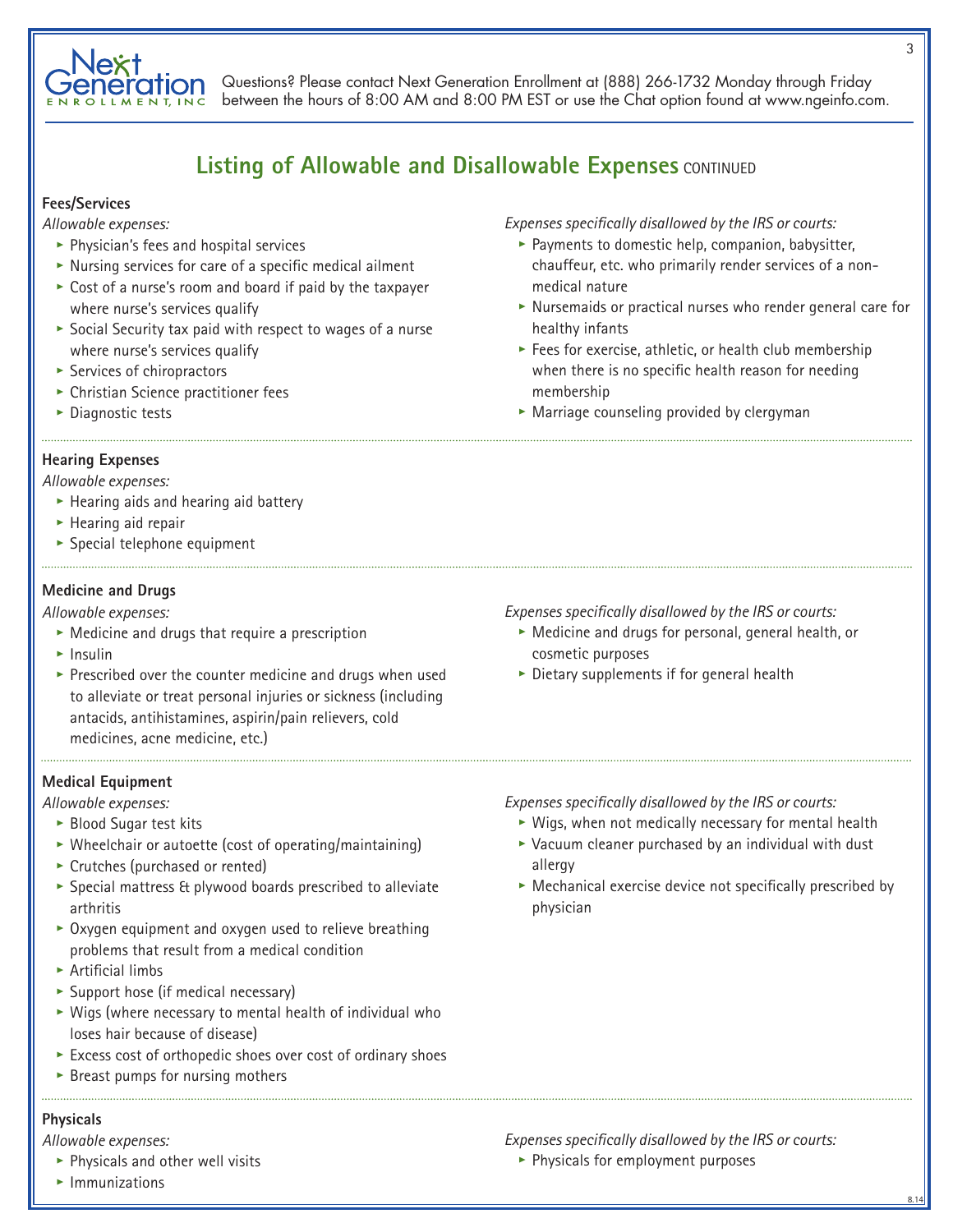

## **Listing of Allowable and Disallowable Expenses CONTINUED**

#### **Vision Care**

*Allowable expenses:*

- **•** Optometrist's or ophthalmologist's fees
- **•** Eyeglasses and prescription sunglasses
- **•** Insurance for replacement of lost or damaged contact lenses
- **•** Contact lens and contact lens solutions
- **•** Laser eye surgery

## **Assistance for the Handicapped**

*Allowable expenses:*

- **•** Cost of guide for a blind person
- **•** Cost of note-taker for a deaf child in school
- **•** Cost of Braille books and magazines in excess of cost of regular editions
- **•** Seeing eye dog (cost of buying, training and maintaining)
- **•** Household visual alert system for deaf person
- **•** Excess costs of specifically equipping automobile for handicapped person over cost of ordinary automobile; device for lifting handicapped person into automobile
- **•** Special devices, such as tape recorder and typewriter, for a blind person

## **Miscellaneous Charges**

#### *Allowable expenses:*

- **•** X-rays
- **•** Expenses of services connected with donating an organ
- **•** Excess cost of medically prescribed diet
- **•** The cost of a medically prescribed weight loss program
- **•** Breast reconstructive surgery following mastectomy as part of treatment for cancer
- **•** Contraceptives
- **•** Fertility treatments
- **•** Medical records charges
- **•** Bandages
- **•** Lactation supplies for nursing mothers
- **•** Cost of transportation (e.g.) mileage) primarily for and essential to medical care

*Expenses specifically disallowed by the IRS or courts:*

- **•** Expenses of divorce when doctor or psychiatrist recommends divorce
- **•** Cost of toiletries, cosmetics, and sundry items (e.g., soap, toothbrushes)
- **•** Cost of special foods taken as a substitute for regular diet, when the special diet is not medically necessary or taxpayer cannot show cost in excess of cost of a normal diet
- **•** Maternity clothes
- **•** Diaper service
- **•** Distilled water purchased to avoid drinking fluoridated county water supply
- **•** Installation of power steering in automobile
- **•** Pajamas purchased to wear in hospital
- **•** Mobile telephone used for personal calls as well as calls to physician
- **•** Union dues for sick benefits for members
- **•** Contributions to state disability funds
- **•** Auto insurance providing medical coverage for all persons injured in or by the taxpayer's automobile, where amounts allocable to taxpayer and dependent is not stated separately
- **•** Long-term care services
- **•** Funeral expenses

**Insurance**

*Allowable expenses:*

**•** None

*Expenses specifically disallowed by the IRS or courts:*

**•** Health insurance premiums (including individual and nonemployer sponsored coverage)

8.14

**•** Long term care insurance premiums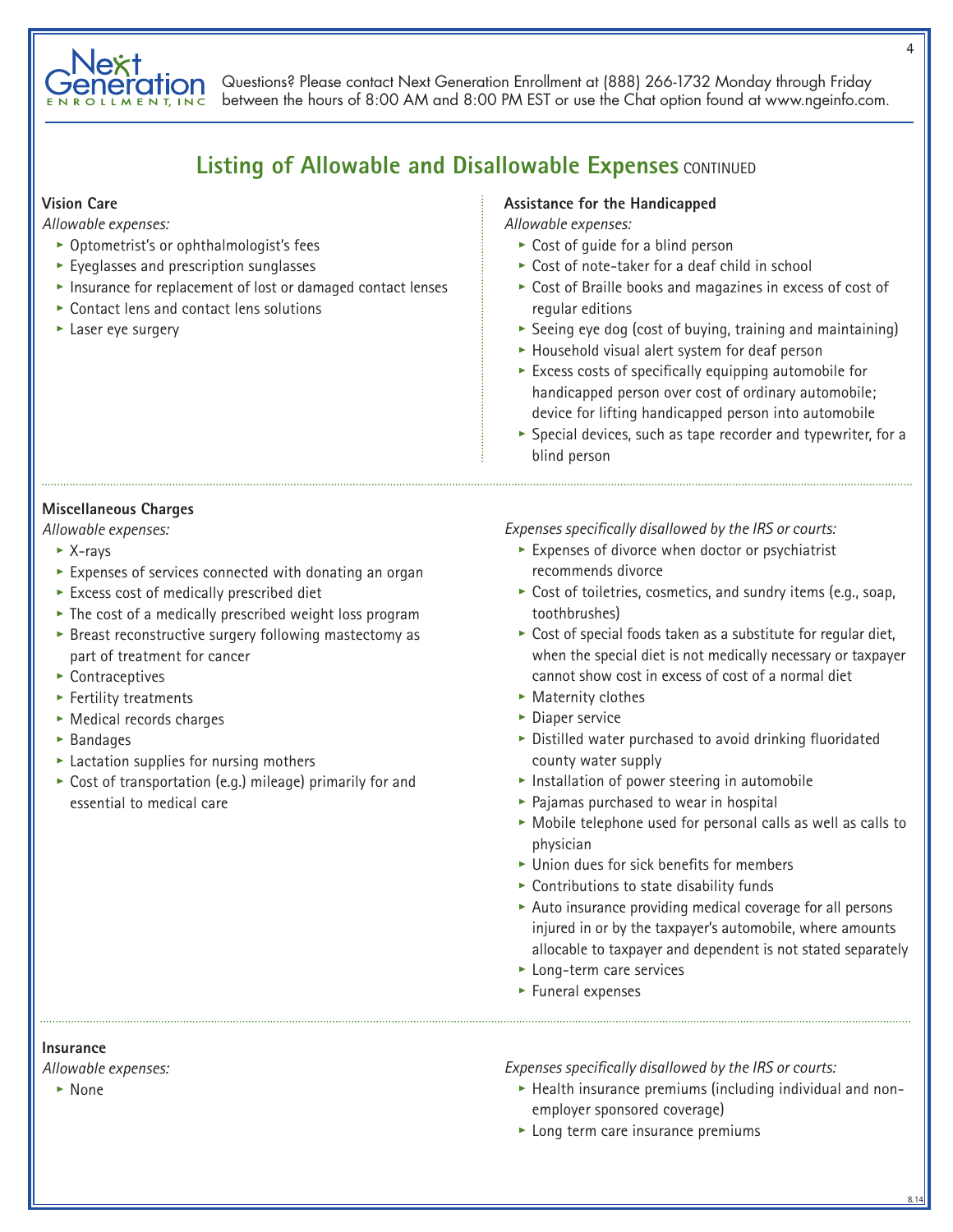# **Dependent Care Flexible Spending Plan (Child Care) Save potentially 30% or more on your dependent care expenses.**

Dependent Care Flexible Spending plans are designed to help you save money on the child care expenses you and your spouse (if applicable) incur during the year. Child care expenses may include day care, nursery school costs, or after-school programs. This plan can also be used for expenses incurred in the care of elderly parents, a disabled spouse or a disabled child. Please note, the Dependent Care Flexible Spending Account is not for dependent medical expenses; this account is specifically for the care of your child or dependent while you and/or your spouse are at work or attending school.

By contributing to this plan through payroll deduction, your Dependent Care Flexible Spending Account is funded from your check on a PRE-TAX basis. It is through this pre-tax deduction you save a percentage of each dollar you spend on eligible dependent care expenses.

A requirement for eligibility is that you are employed and covered under this plan at the time your eligible dependent receives care.

## **You must also meet one of the following requirements for eligibility:**

- **•** Your spouse is working or looking for employment
- **•** You are a single parent or guardian
- **•** At a time when you are employed, your spouse is a full-time student at least five months during the year
- **•** Your spouse is mentally or physically disabled and unable to provide for his/her own care
- **•** You are legally separated or divorced and have custody of your child, even if you cannot claim an exemption for this dependent on your income taxes (for the time period that the child resides with you, this plan can be used to pay for child care services)

## **An Eligible Dependent is a qualifying individual spending at least eight hours a day in your home and is one of the following:**

- **•** Your dependent under age 13 for whom you claim an exemption on your income taxes (expenses are no longer eligible for reimbursement upon the dependent's thirteenth birthday)
- **•** A child under the age of 13 for whom you have custody, if divorced or legally separated
- **•** Your spouse, if mentally or physically unable to provide self care
- **•** Your dependent, regardless of age, who is mentally or physically unable to provide self care, even if you cannot claim an exemption for this dependent on your income taxes

## **Eligible Expenses for Reimbursement include:**

- **•** Care received inside or outside your home by someone other than: your spouse, a person listed as a dependent on your income tax return, or one of your children under age 19; the child care provider must claim the payments received as income
- **•** Care received from a qualifying child day care center or adult or dependent care center
- **•** Care provided by a housekeeper as long as the services provided, in part, are for the care of a qualified dependent
- **•** Care provided through nursery, preschool, after-school, or summer day camp programs
- **•** Taxes for wages spent on eligible dependent care can also be submitted for reimbursement

## **Ineligible Expenses**

**• Include, but are not limited to: dependent health care expenses, dependent care for a child age 13 or over, non work-related babysitting, care that is educational in nature (kindergarten and beyond), or overnight camp. All submitted claims and receipts are reviewed and processed prior to issuing reimbursement (IRC §125; 129).**

**By setting aside pre-tax dollars and participating in the Dependent Care Flexible Spending Plan, you can take advantage of paying for these incurred expenses on a PRE-TAX basis.**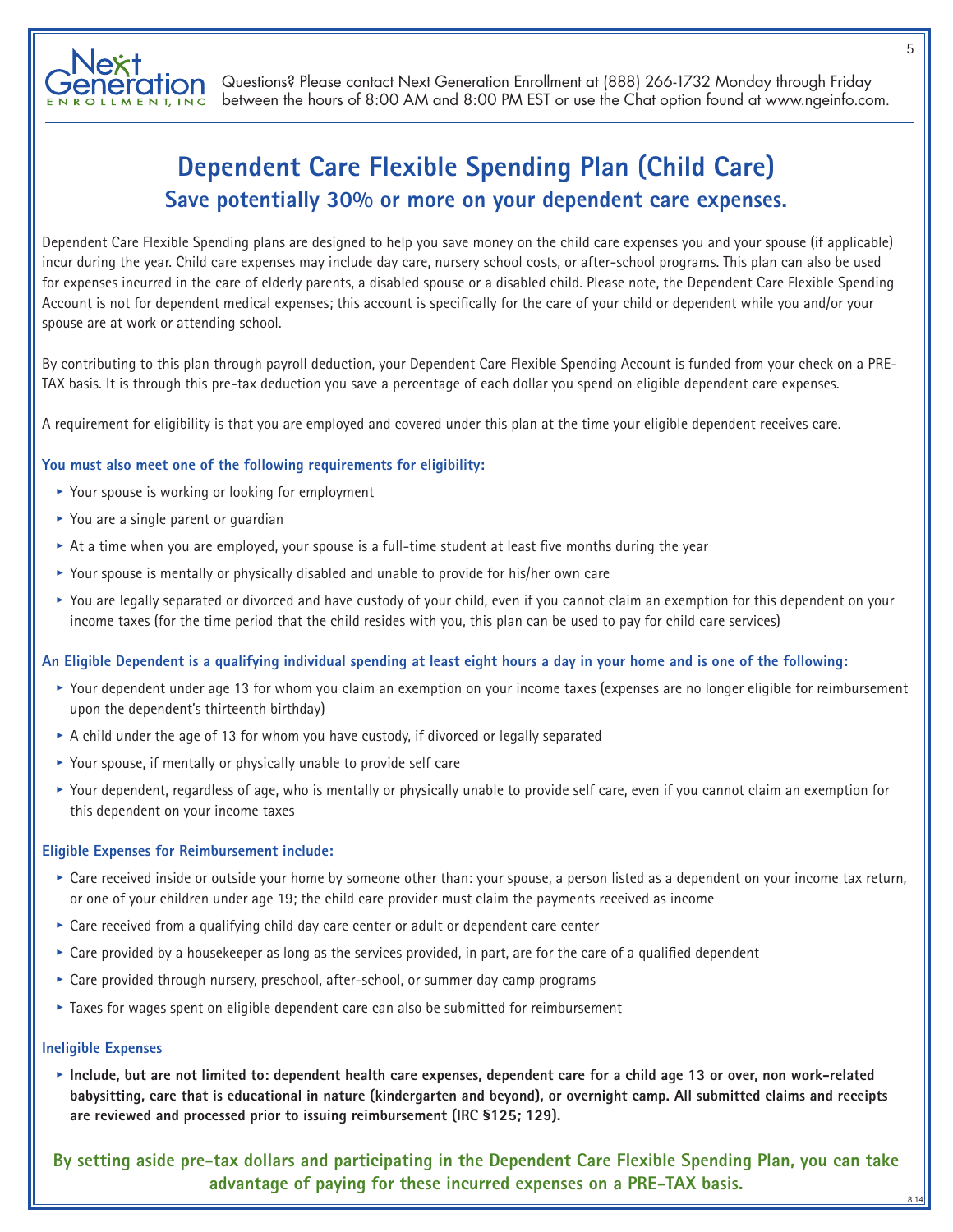

# **How to Access Your Flexible Spending Account Online**

At www.nextgenerationenrollment.com you are able to obtain helpful information pertaining to your Flexible Spending plan. To access claim forms, worksheets and a list of eligible expenses, click on "Participants," "FSA/HRA/HSA Participants," then "NGE Forms/FAQs." From our website, you will be able to log on to our administrative system and access and update your personal data, view account balances, report a lost or stolen card as well as submit a claim online.

## **First, access the NGE System**

*Please note: To best use this system, you may need to disable any pop up blockers.*

- **1.** Go to www.nextgenerationenrollment.com
- **2.** Click on "Participants."
- **3.** Click on "FSA/HRA/HSA Plan Participants."
- **4.** Click on "FSA/HRA/HSA System Login."
- **5.** First time users: click on "Register."
- **6.** To create an account you will need your Employee ID and Employer ID, or Benefits MasterCard #.

**If you do not have your Employee ID please contact NGE. You can email us at clientservices@ngeinfo.com, chat online at our Website, or call us at (888) 266-1732. After you have successfully created an account, you will have the ability to submit claims, check your balance, update your personal information and view past claims.**

## **Update your Personal Information**

- **1.** Under "My Profile" click on "Personal Information." Click the "Edit" button.
- **2.** Update your address, phone number and email address.
- **3.** Once complete, click on "Save."

## **Add a Dependent or request a Benefits MasterCard for your Dependent**

Click on "Contact Us" and send an email with the following information:

- **1.** Dependent's first and last name
- **2.** Dependent's date of birth
- **3.** Dependent's last four SSN digits

## **Report a Lost or Stolen Card**

- **1.** Click on "Report a Card Lost/ Stolen"
- **2.** Select Card #
- **3.** Check box stating you would like a new card reissued
- **4.** Click "Submit"

#### **View Claims**

- **1.** Under "My Accounts" click "Transaction History."
- **2.** Click on the claim number or form to obtain detailed information regarding each claim.

## **Check your Balance**

- **1.** Under "My Accounts," click on "Benefit Account Summary," then "View Details."
- **2.** This will provide you with your Election, YTD Contributions, YTD Claims Submitted, Additional Allowable Claims and your Current Funds Available.

## **Submit a Claim**

- **1.** Under "My Accounts," click on "Reimbursement Request." Click "Add New."
- **2.** Enter the Date of Service (this is the date you went to the doctor, bought the prescription, the date range for dependent care, etc.)
- **3.** Enter the dollar amount of the service or item.
- **4.** Select who the service was provided to, either yourself or your dependent. (If your dependent is not listed you may request them to be added by emailing us at clientservices $@$ nextgenerationenrollment.com.) You may also select the employee name for all claims.
- **5.** Enter the provider's name.
- **6.** Select the Account Type by dropping arrow down to select appropriate plan type (FSA Healthcare, FSA Dependent Care, etc.).
- **7.** You have the option of attaching the receipt to the claim. If you upload the receipt there is no need to fax or mail the claim form and receipts to NGE.
- **8.** Use the notes section for any comments.
- **9.** Click "Ok" if you are finished. If you have additional claims to enter, select the "Add New" option. Once you are done entering all claims click on the "Certification Box" and click the "Submit" button.
- **10.** Click on "View Claim Submittal Form." If you attached the receipt to the claim, keep this form for your records. If you did not upload the receipts, print and send the form with your receipts to Next Generation Enrollment. These can be faxed to (888)267-0839. If you prefer to mail your form and receipts, please send to P.O. Box 527, Ada, MI 49301. Claims will be processed within two business days of receipt. Please keep all receipts and original documentation as required by the IRS.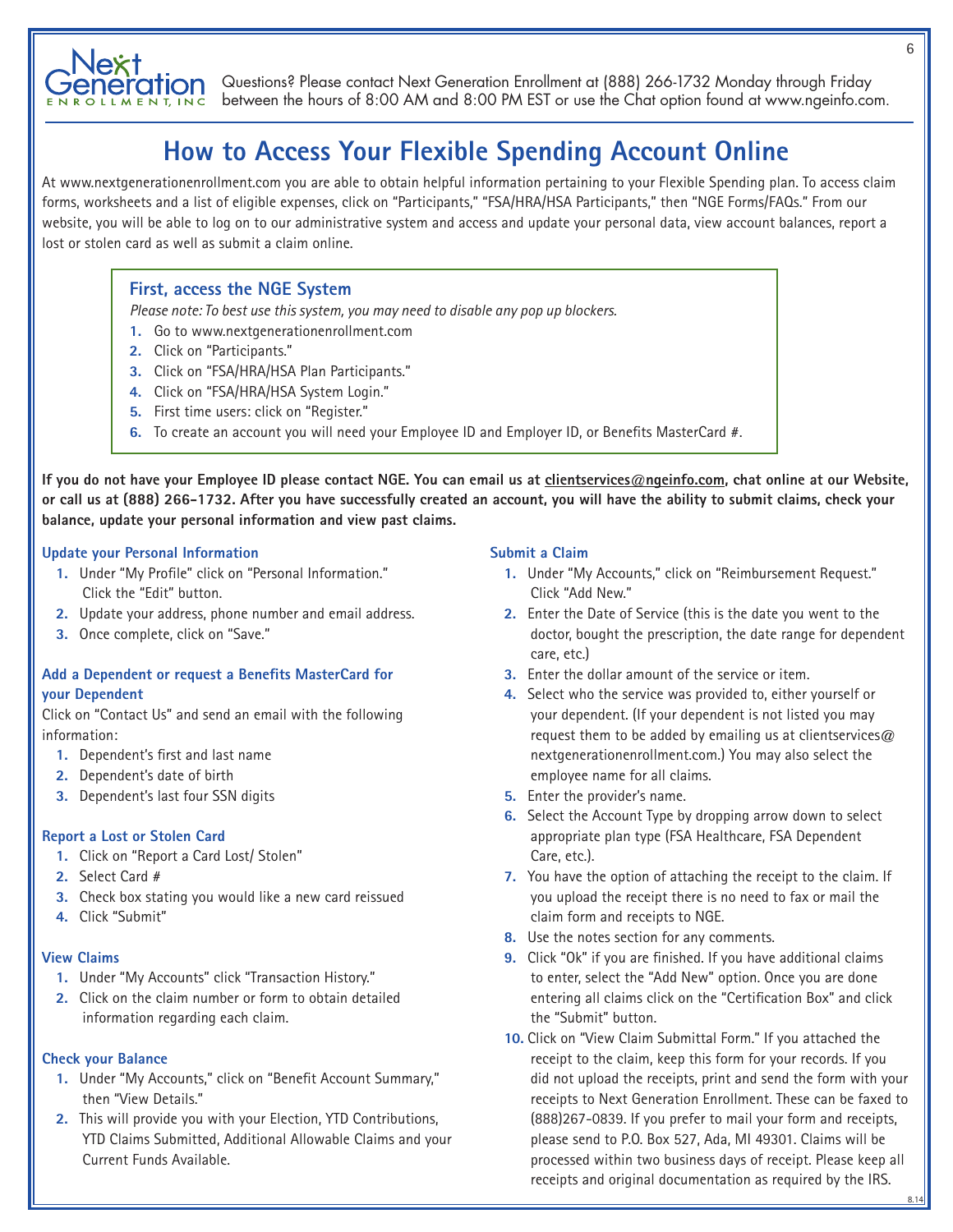

# **Managing your Flexible Spending Plan and Benefits MasterCard**

## **Receiving Your Benefits MasterCard**

A Benefits MasterCard will be ordered for you and, for security purposes will arrive at your home address in a plain white, unmarked envelope; the card is blue and states "Benefits Card". It is not necessary to activate your card, it will automatically activate upon your first use. If you order a second card for a dependent, please note that your Benefits MasterCard will arrive separately from the card for your dependent.

## **Submitting Manual Claims**

If you do not use your Benefits MasterCard and need to submit an expense for reimbursement, please see the online claim submission instructions on page 6.

## **Process for Providing/Obtaining Receipts from Benefits MasterCard Purchases (when requested)**

You may be required to submit receipts for Benefits MasterCard purchases. You will receive an email or letter (if we do not have an email on file) notifying you if receipts are required for substantiation purposes. This notification will include instructions for submitting your receipts.

If you do not respond to the initial notification within ten days, a second notice will be generated. If you do not respond to the second notification within ten days, it will be assumed that your transaction was for an ineligible expense and your card will be temporarily inactivated.

If receipts are submitted and it is determined that the expense was ineligible, per IRC § 213(d), we will email an Ineligible Expense Notification and you will have ten days from that point to reimburse the plan for the ineligible purchase. If you have not reimbursed the plan within ten days, your card will be temporarily inactivated and your employer will payroll deduct the amount of undocumented expenses.

#### **When and Where the Benefits MasterCard is Accepted**

For the purchase of eligible over-the-counter expenses, the IRS requires merchants that are non-medical providers, such as grocery stores, convenience stores, warehouse clubs, supermarkets, discount stores, and online pharmacies to have an Inventory Information Approval System (IIAS). Through this system, eligible expenses are uniquely bar-coded; at the register when you purchase the item(s), the IIAS will automatically identify and validate items that are eligible for reimbursement through your Flexible Spending Account.

If the merchant is either listed below or on the IIAS merchant list that can be found in the publications section at www.sig-is.org, then the card will automatically substantiate your purchase and

you will not have to submit a receipt. If the merchant is not listed below or on the IIAS merchant list as mentioned above, then your Benefits MasterCard will not be accepted. This does not mean that you cannot purchase eligible expenses at this store; it simply means that the Benefits MasterCard will not be accepted and you will need to pay for the items out-of-pocket and submit a manual claim for reimbursement.

New IIAS merchants are added each month. An up-to-date list of providers is available at www.sig-is.org. Some participating retailers include:

- **•** Albertson's SuperValu
- **•** A&P Supermarkets
- **•** Busch's
- **•** Cubs SuperValu
- **•** CVS Pharmacy
- **•** Dominick's
- **•** Jewel SuperValu
- **•** Kroger
- **•** Meijer
- **•** OSCO SuperValu
- **•** Rite-Aid
- **•** Safeway
- **•** Sam's Club
- **•** Sav-A-Center
- **•** Target Stores
- **•** Wal-Mart Stores
- **•** Walgreens

## **Pharmacies and Drug Stores**

The IRS requires all merchants accepting the Benefits MasterCard to implement the Inventory Information Approval System (IIAS). This allows your Benefits MasterCard to identify purchases at the point of sale. Retailers that are IIAS approved will accept your Benefits MasterCard and no receipts or proof of purchase will be requested from you.

*Example: You shop at Target and purchase numerous items: bandaids, contact lens solution, socks and laundry detergent. The best method of using the Benefits MasterCard is to segment your purchase and pay for the eligible expenses (bandaids and contact lens solution) with the Benefits MasterCard and then pay for your*  remaining expenses however you choose. CONTINUED ON NEXT PAGE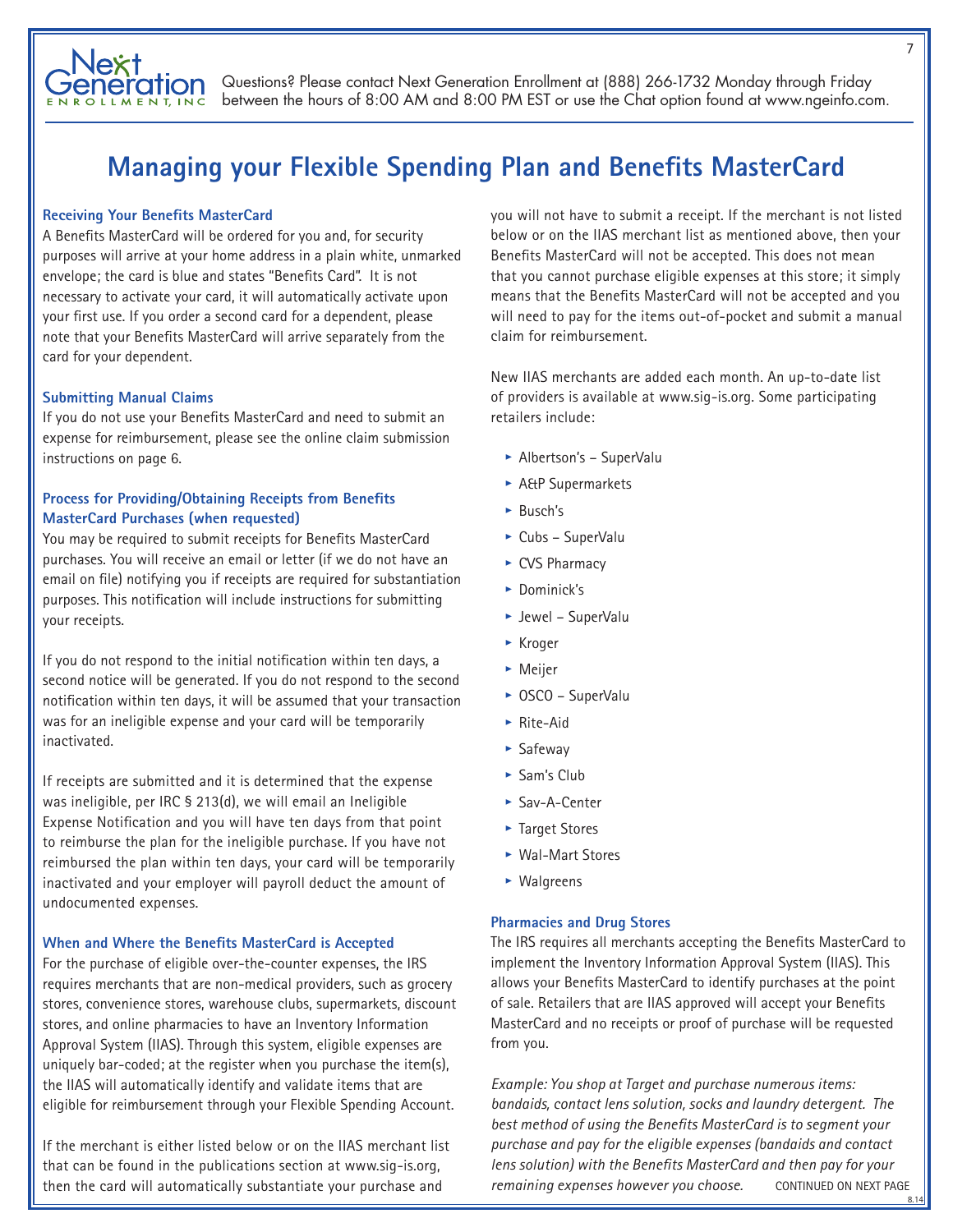

# **Managing your Flexible Spending Plan and Benefits MasterCard CONTINUED**

## **When Receipts Are Required For Benefits MasterCard Purchases**

The Benefits MasterCard is also accepted at health care providers who supply health related items and services and who also accept MasterCard. Below is a list of services and the thresholds detailing when NGE will require the submission of receipts in order to validate the expense.

## **Chiropractic Services**

Any amount charged to the card that is greater than \$75.

## **Dental Care / Orthodontics**

Any amount charged to the card that is greater than \$250.

#### **Doctor's Office / Emergency Room / Urgent Care**

In general, if the amount of the charge matches the amount of the corresponding co-payment through your Medical Plan, or a multiple of the co-payment the card will be accepted. Any deviation from the co-payment schedule could result in a substantiation request.

## **Vision Care Providers**

Any amount that is charged to the card that is greater than \$300.

#### **Laboratory / Diagnostic Services**

Any amount that is charged to the card that is greater than \$250.

## **90% Rule – Pharmacies and Drug Stores**

The IRS allows retailers that certify themselves according to the 90% rule, the ability to accept your Benefits MasterCard. This means if 90% of goods sold at the retailer are eligible health care expenses, your Benefits MasterCard will be accepted. A list of those retailers will be found at www.sig-is.org. Some examples include: Walgreens, Express Scripts, Medco and more. In some cases however, you may be requested to substantiate your purchases from these retailers.

## **Non IIAS Approved Pharmacies and Drug Stores**

For retailers who do not have the IIAS bar-coding system, your Benefits MasterCard will not be accepted and you will need to pay for the items out-of-pocket and submit a manual claim for reimbursement.

## **Dependent Care Claims**

You may be required to substantiate your dependent care expenses.

## **Should you ever have any questions regarding the Benefits MasterCard, please reach us at (888) 266-1732.**

**It is important to note that each time you swipe your Benefits MasterCard you are certifying that, to the best of your knowledge, the items or services you are purchasing are legitimate expenses in accordance with your Plan and that they will not be submitted under any other Flexible Spending plan. You also certify that upon request, you will submit the necessary documentation to verify your purchase or service. This is an IRS regulated plan, therefore we recommend retaining all documentation from purchases made with your Benefits MasterCard.**

**Important Note: Effective 1/1/2011 drugs, medicines and biological items are no longer reimbursable under any Flexible Spending Plan without a prescription from a physician.**

THIS COMMUNICATION IS NOT INTENDED AS LEGAL OR TAX ADVICE. THE INFORMATION CONTAINED IN THIS COMMUNICATION IS GENERAL IN NATURE AND MAY NOT BE APPLICABLE TO YOUR PARTICULAR SITUATION OR YOUR EMPLOYER'S PLAN. TAX SAVINGS EXAMPLES ARE ILLUSTRATIVE ONLY. PLEASE REVIEW YOUR PLAN DOCUMENTATION FOR SPECIFIC INFORMATION REGARDING YOUR EMPLOYER'S PLAN. IN ADDITION, YOU SHOULD CONTACT A COMPETENT LEGAL OR TAX PROFESSIONAL FOR PERSONAL ADVICE ON YOUR UNIQUE TAX AND INCOME SITUATION. PLEASE NOTE, MUCH OF THE INFORMATION CONTAINED IN THIS COMMUNICATION REFLECTS EXISTING FEDERAL REGULATIONS. THOSE REGULATIONS ARE SUBJECT TO CHANGE AT ANY TIME.